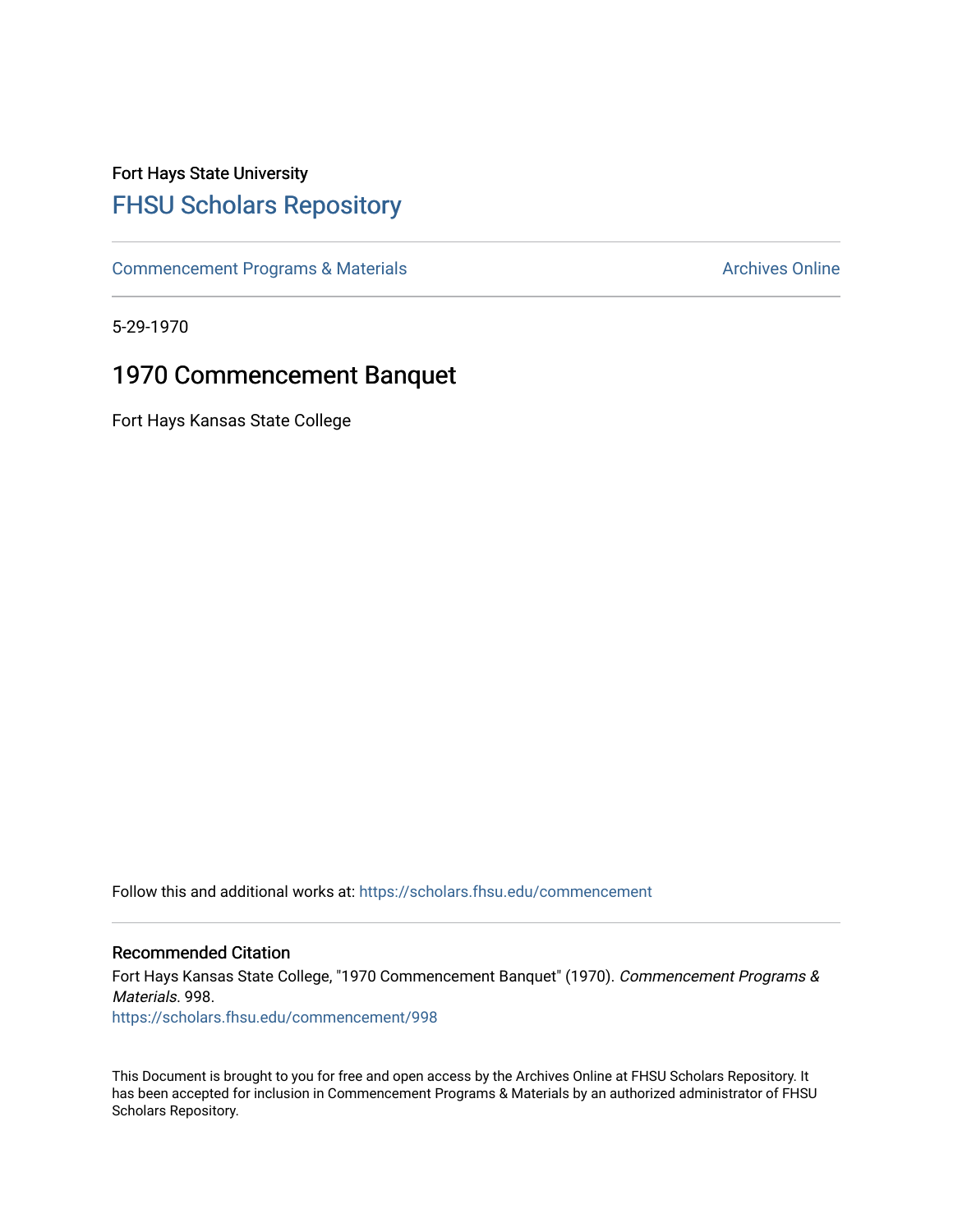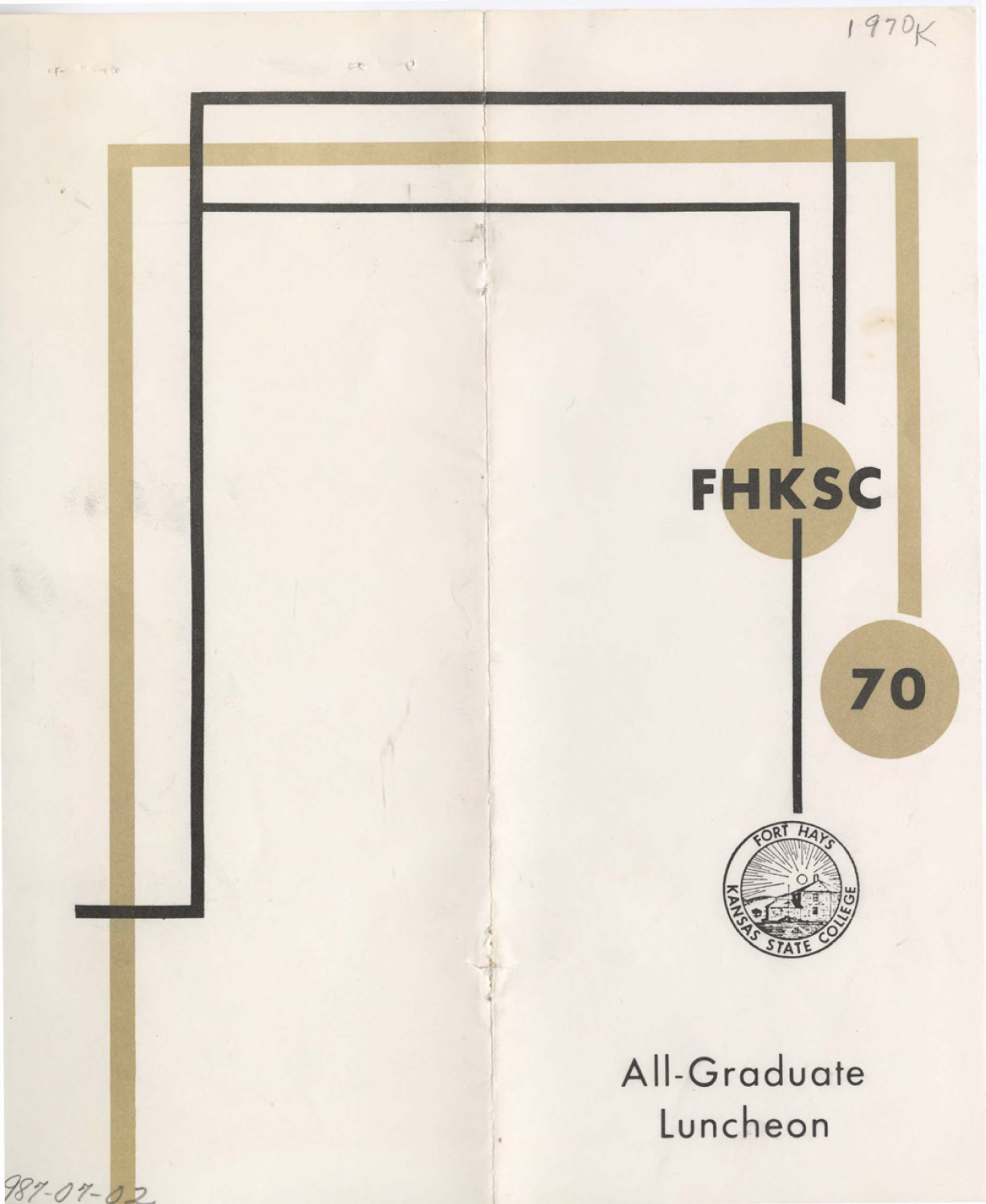## ALL-GRADUATE LUNCHEON

in honor of

The Degree Candidate Class of 1970

1970

### FRIDAY, MAY TWENTH-NINTH

Fort Hays Ballroom--Memorial Union Twelve O'Clock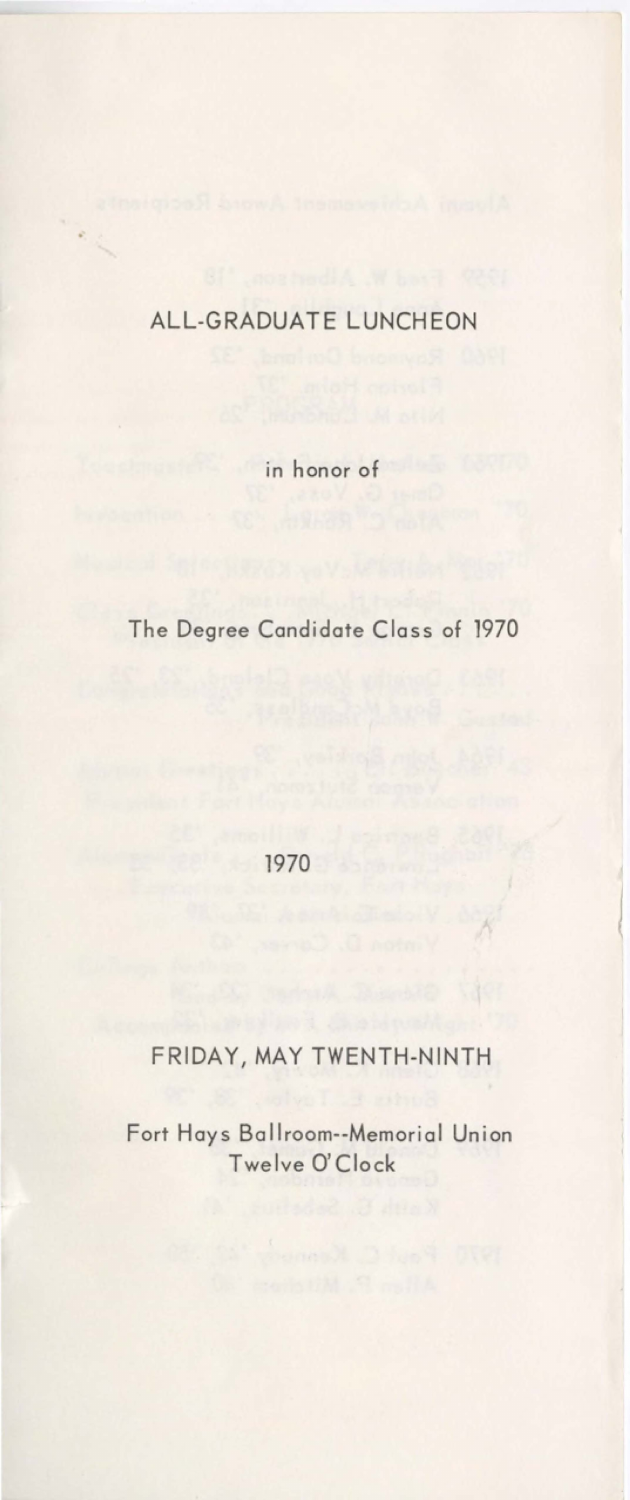Alumni Achievement Award Recipients

- 1959 Fred W. Albertson, '18 Anne Laughlin, '31
- 1960 Raymond Dorland, '32 Florian Holm, '37 Nita **M.** Landrum, '26
- 1961 Zelma Jone Felten, '39 Omer G. Voss, '37 Alon C. Rankin, '37
- 1962 Nellie McVey, Kusko, '10 Robert H. Jennison, '35 George F. Sternberg, '33
- 1963 Dorothy Voss Cleland, '23, '25 Boyd McCandless, '36
- 1964 John Barkley, '39 Vernon Stutzman, '41
- 1965 Beatrice L. Williams, '35 Lawrence G. Rarick, '33, '35
- 1966 Viola C. Ames, '37, '39 Vinton D. Carver, '43
- 1967 Glenn C. Archer, '23, '34 Maurice E. Faulkner, '32
- 1968 Glenn K. Mowry, '42 Burtis E. Taylor, '38, '39
- 1969 Donald **M.** Gamet, '38 Geneva Herndon, Keith G. Sebelius, '41
- 1970 Paul C. Kennedy '42, '50 Allen P. Mitchem '40

*1*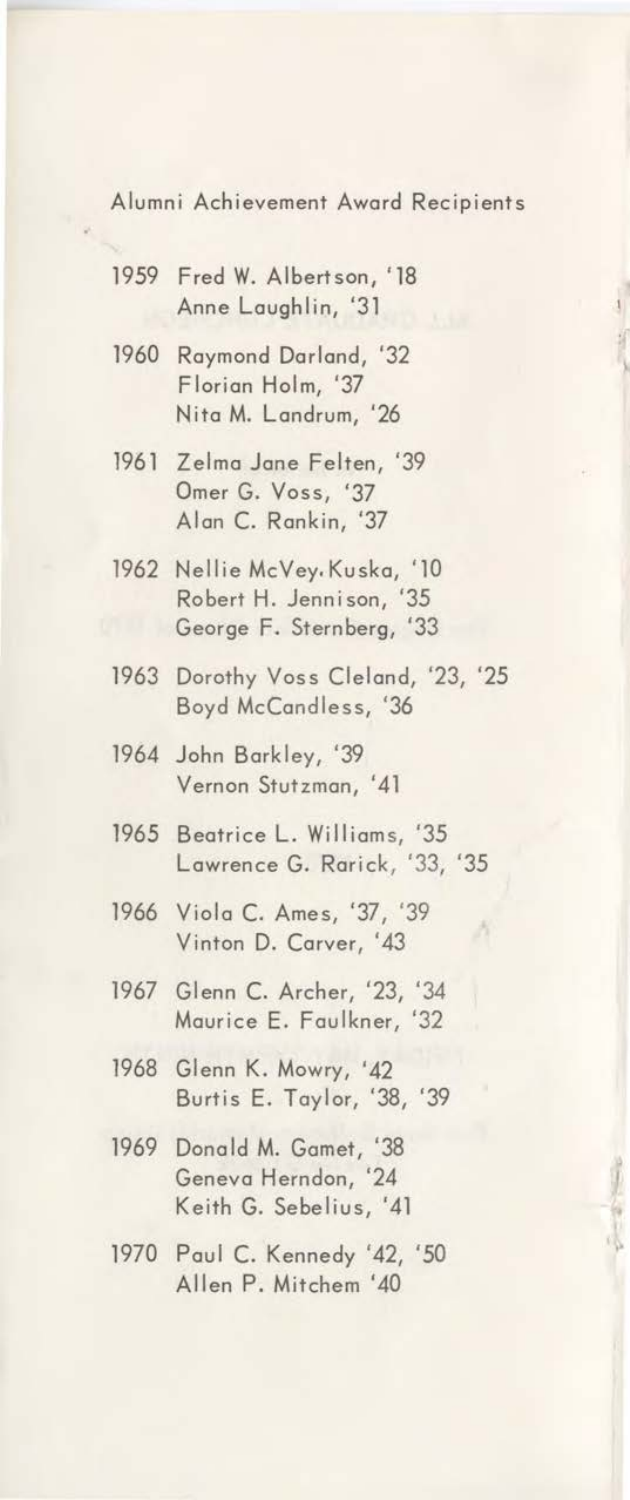#### PROGRAM

Toastmaster .. Patrick J. McAtee '65 '70 Invocation ..... Loren W. Chapman '70 Musical Selections .... Terry A. Mai '70 Class Greetings... Michael L. Finnin '70 President of the 1970 Senior Class Congratulations and Good Wishes ..... . President John W. Gusted Alumni Greetings ...... Eli Boucher '43 President Fort Hays Alumni Association Alumni Goals ... Ronald C. Pflughoft '70 Executive Secretary, Fort Hays Alumni Association College Anthem Led by Terry A. Mai '70

Accompanied by Mrs. Shirley Wright '70